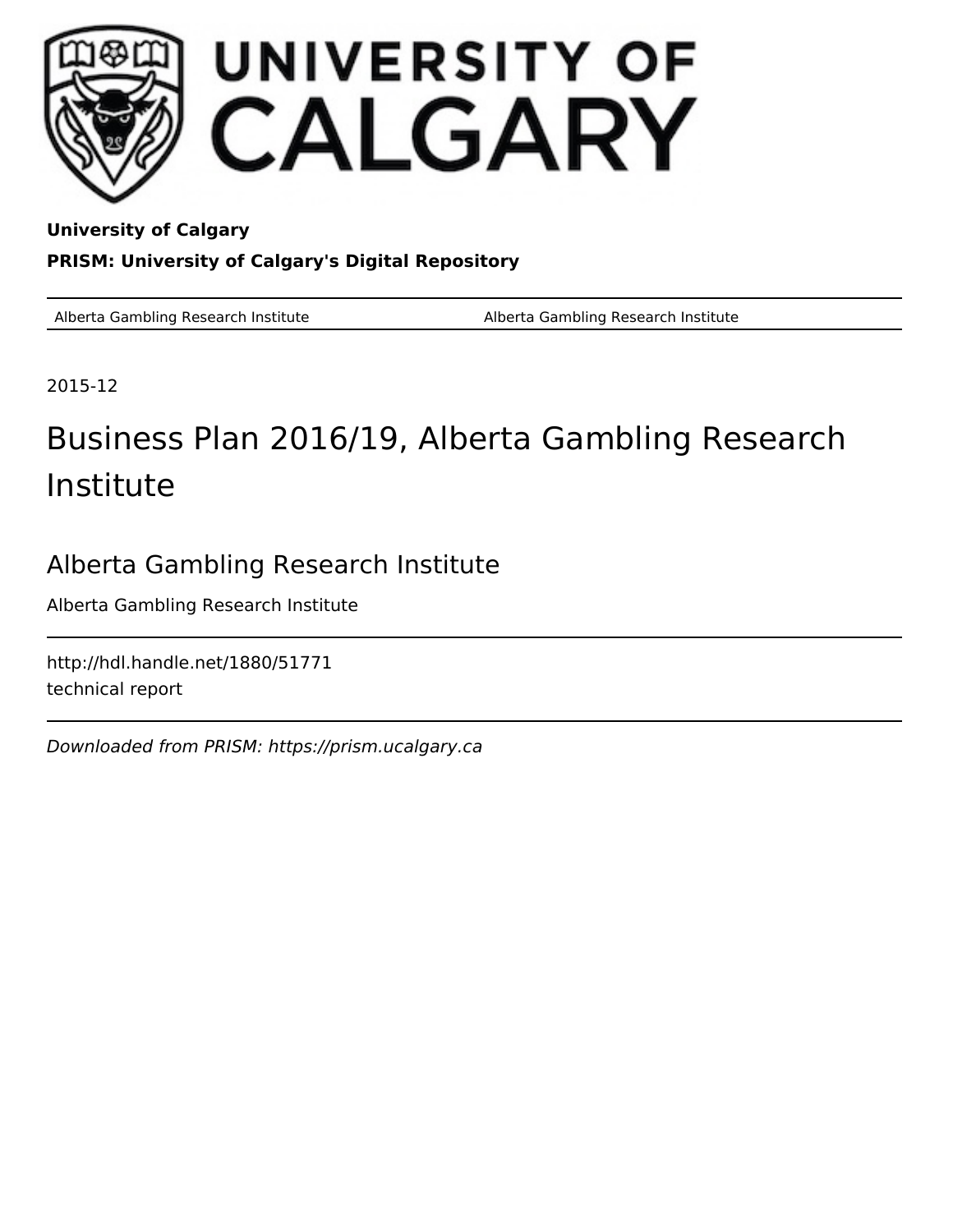Alberta Gambling Research Institute 2016 – 2019 Business Plan - Board approved December 15, 2015

# **The Alberta Gambling Research Institute**

# **Business Plan**

### **For the Three Year Period – April 01, 2016 to March 31, 2019**

#### **Introduction**

The Alberta Gambling Research Institute is a consortium of the Universities of Alberta, Calgary, and Lethbridge. Its mandate, as determined in an agreement with then Solicitor General and Minister of Public Security (now, Minister of Finance), is to support academic research related to gambling. It seeks to achieve this mandate through:

- sponsoring research into specific investigator-initiated and stakeholder-identified priorities,
- building research capacity at the partner universities,
- organizing colloquia and conference events, and
- disseminating information via the library and resource service program and other publication mechanisms, both print and electronic (www.abgamblinginstitute.ualberta.ca).

Collaboration among Alberta's principal research universities (University of Alberta, University of Calgary, and University of Lethbridge) provides the Institute with considerable versatility and the opportunity to match research expertise with specific projects. The Institute also fosters interdisciplinary and inter-university research both provincially and internationally. The Institute is an entity which links policy-makers, regulators, community organizations, the gambling industry, other major stakeholders, and the general public to improve the understanding of gambling behaviors.

Principal funding in the amount of \$1.5 million annually is received from the Alberta Government through the Alberta Lottery Fund and is administered by the Alberta Gaming and Liquor Commission under a five year funding agreement. The current agreement ends on March 31<sup>st</sup> 2016 and we have been advised discussions will begin for a new agreement. This Business Plan is being prepared on the assumption that the new agreement will be renewed for a further five year period with the same or similar reporting requirements. Appended to the Funding Agreement is a *Memorandum of Agreement*, an undertaking signed by the Partner Universities which sets out the operating rules for the Institute. Another important guiding document to the Institute's planning is the annually updated *Stakeholder Priority Action Plan* (Appendix A of this document).

The operational/administrative hub for the Institute is located at the University of Calgary (Social Sciences Building, Room 820) and is staffed by a full-time Executive Director and an Administrative Assistant. A part-time Research Director is located at the University of Calgary and a full-time Librarian & Information Specialist at the University of Lethbridge.

#### **Alberta Gambling Research Institute Governance**

The Institute is governed and managed by a Board that consists of two Directors appointed by and from each partner University, an external appointee (appointed by the Minister of Finance). Internal Board Chair appointee (appointed by Vice-Presidents, Research). Other members may be added as agreed by the Board and/or required by funders. The Executive and Research Directors serve in non-voting *ex officio* capacities. The Research Director is engaged on a contract basis. The role of the Research Director is to provide research advice to the Board and to promote and develop collaborative research arrangements provincially, nationally, and international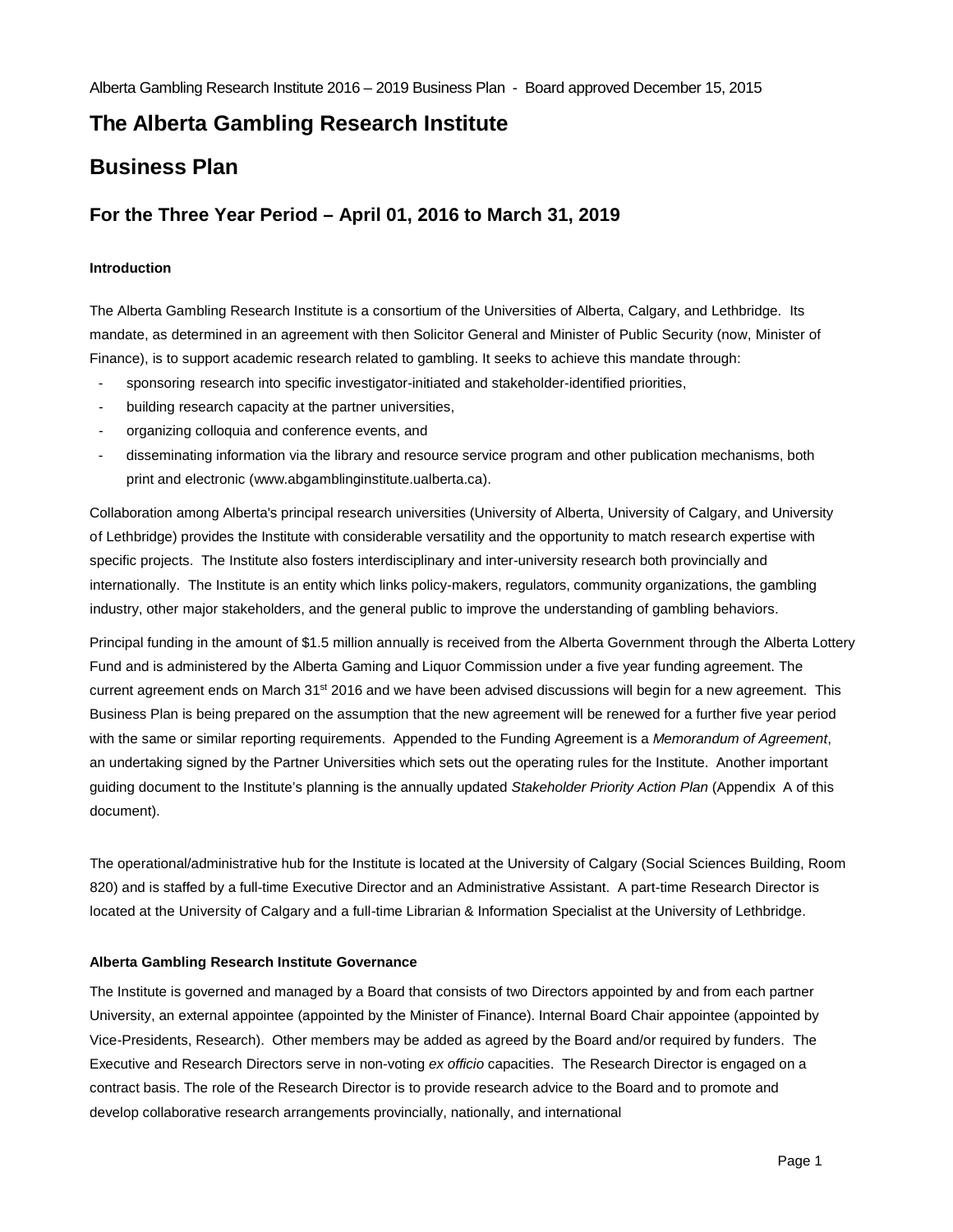#### **Partner Universities**

The Partner Universities that comprise the Alberta Gambling Research Institute are the University of Alberta, University of Calgary, and University of Lethbridge. In addition to promoting specific research initiatives, each university engages a research coordinator whose primary responsibility is to identify and stimulate interest in gambling research and to promote interdisciplinary as well as cross-university and external collaborative arrangements on behalf of the Institute. Support for capacity- building and sustainability includes funding faculty positions and research assistantships, providing graduate and doctoral level student scholarships and research allowances, funding of post-doctoral fellowships, sponsoring visiting scholars, and contributing to research development costs.

#### **Vision**

#### **To maximize the benefits while minimizing the negative impacts of gambling**

#### **Mission**

To facilitate evidence-based broad research that informs gambling public policy and educates Albertans and the wider audience about the effects of gambling.

#### **The Values of the Institute**

| $\perp$        | Independent and excellent multi-disciplinary research |
|----------------|-------------------------------------------------------|
| $\mathbf{1}$   | Evidence-based knowledge and information              |
| $\mathbf{1}$   | Collaboration                                         |
| $\blacksquare$ | Accountability and informing public policy            |

#### **Goals**:

- $\Box$  To encourage, foster, and solicit research in order to better understand the role and impacts of gambling on the individual and society
- $\Box$  To ensure that research is collaborative and has stakeholder support
- $\Box$  To support the development of research capacities across broad research disciplines
- To contribute to making research findings accessible, useful and applied

#### **Core businesses:**

Since its inception, the purposes and core businesses of the Institute have remained relatively constant, albeit with some shifts In program emphasis and specific research focus. Increasingly, through consultation and developing affiliations with stakeholders there has been a migration toward collaborative undertakings, provincially, nationally and internationally.

The Institute has four core businesses:

- 1. Develop and promote gambling-related research, disseminate results, and facilitate take-up and external impacts;
- 2. Develop and sustain gambling-related research infrastructure;
- 3. Establish and encourage national and international gambling-related research linkages; and,
- 4. Establish and efficiently conduct gambling-related research administration.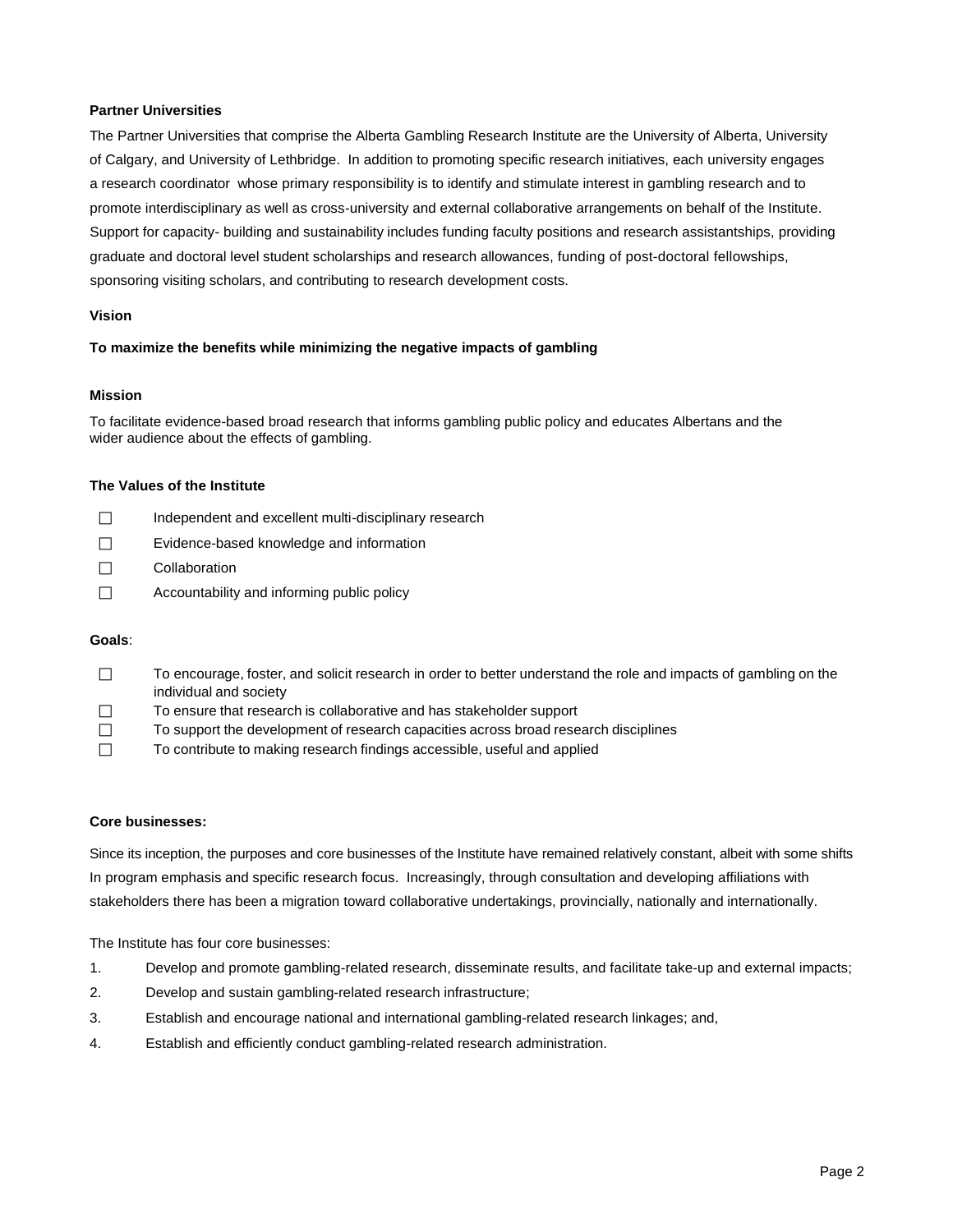#### *Core business #1: Develop and promote gambling-related research programs and disseminate results*

The Institute's purpose is to produce research findings that can be used to frame and implement both effective decision- making relating to gambling and gambling practices and, more generally, to expand the depth and breadth of research knowledge about gambling.

| Goal                                                                                                                                                                                                                                                                                                                                  | <b>Key Strategies</b>                                                                                                                                                                                                                                                                                                                                                                                                                                                                                                                                                                                                                                                                                                                                                                                                                                                                                                                                                                                                                                                                                                                         |
|---------------------------------------------------------------------------------------------------------------------------------------------------------------------------------------------------------------------------------------------------------------------------------------------------------------------------------------|-----------------------------------------------------------------------------------------------------------------------------------------------------------------------------------------------------------------------------------------------------------------------------------------------------------------------------------------------------------------------------------------------------------------------------------------------------------------------------------------------------------------------------------------------------------------------------------------------------------------------------------------------------------------------------------------------------------------------------------------------------------------------------------------------------------------------------------------------------------------------------------------------------------------------------------------------------------------------------------------------------------------------------------------------------------------------------------------------------------------------------------------------|
| 1.1 To conduct leading-edge research into all<br>aspects of participation in gambling<br>1.2 To increase visibility of gambling-related<br>academic research in Alberta<br>1.3 To translate the knowledge acquired from the<br>conduct of research<br>1.4 To facilitate the knowledge uptake acquired from<br>the conduct of research | Facilitate and oversee the conduct of academic<br>$\bullet$<br>research into stakeholder identified key priority areas<br>Provide opportunities and support for new scholars to<br>$\bullet$<br>conduct research in this field<br>Promote and support interdisciplinary/inter-<br>$\bullet$<br>organizational research across all disciplines<br>Uphold peer review practices that ensure the<br>$\bullet$<br>highest quality of research<br>Encourage researchers to publish and promote<br>$\bullet$<br>their research and to make it accessible to varied<br>stakeholder audiences<br>Encourage publication of Institute-sponsored<br>$\bullet$<br>research in peer-reviewed journals<br>Support researcher-to-researcher link within,<br>$\bullet$<br>among, and outside the Partner Universities<br>Utilize the Research Director role to fulfill the research<br>$\bullet$<br>objectives as outlined in Core Business #2<br>Contribute to AGLC and other stakeholder held<br>events and colloquia<br>Initiate cross-disciplinary linkages with AGRI<br>$\bullet$<br>funded research (e.g. longitudinal research with<br>genetics study) |
|                                                                                                                                                                                                                                                                                                                                       | Expand range of stakeholder representation                                                                                                                                                                                                                                                                                                                                                                                                                                                                                                                                                                                                                                                                                                                                                                                                                                                                                                                                                                                                                                                                                                    |
|                                                                                                                                                                                                                                                                                                                                       | Present evidence-based findings and research<br>$\bullet$<br>outcomes to a wide audience (lay and expert)<br>through various knowledge transfer processes<br>Develop and implement effective measures for                                                                                                                                                                                                                                                                                                                                                                                                                                                                                                                                                                                                                                                                                                                                                                                                                                                                                                                                     |
|                                                                                                                                                                                                                                                                                                                                       | evaluating research impact                                                                                                                                                                                                                                                                                                                                                                                                                                                                                                                                                                                                                                                                                                                                                                                                                                                                                                                                                                                                                                                                                                                    |

#### **PERFORMANCE OUTCOME MEASURES:**

- > Impact of international gambling research published by AGRI supported researchers
- Percent of stakeholders who indicate AGRI has been effective in providing information on current gambling research
- $\triangleright$  Institute funded evidence-based research has a demonstrable impact on building knowledge based policies, programs, and treatment services
- $\triangleright$  Percent of funded projects that have implemented demonstrable  $KT$  (knowledge transfer/knowledge translation) Strategies
- $\triangleright$  Increase participation in stakeholder-initiated events
- $\triangleright$  Increase cross-linkages between AGRI and other research organizations/researcher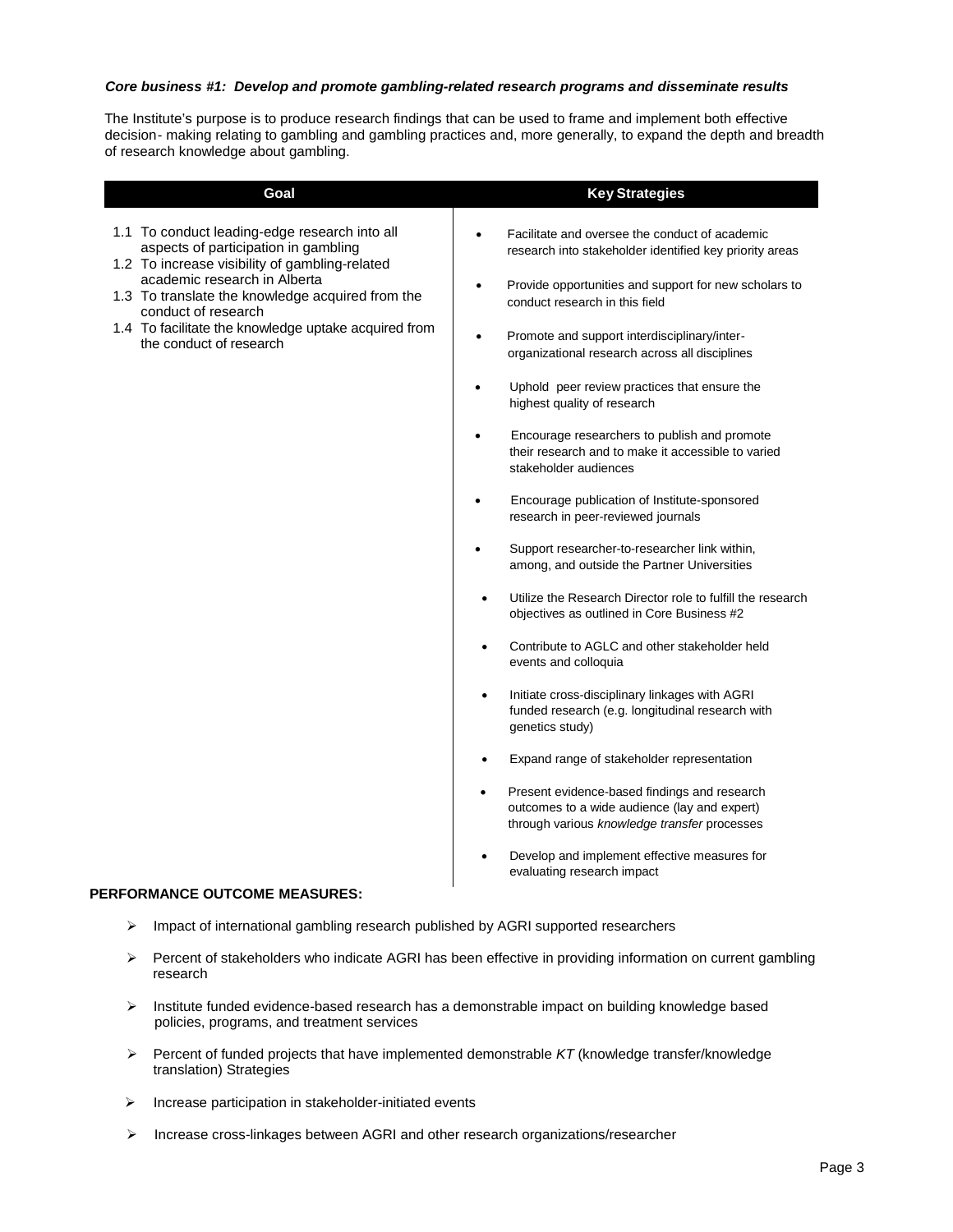#### *Core business #2: Develop and sustain a gambling-related research infrastructure*

The Institute has a Research Director in addition to research coordinators (capacity-building) and research chairs (sustainability) at each Partner University. Research chairs are the most recent investment to engage new high potential researchers who are committed to working on priority research topics. The primary purpose of the research coordinators is to identify research opportunities, stimulate faculty interest, and support interdisciplinary and collaborative initiatives within and among university researchers. Each coordinator liaises with other researchers and the Institute's administrative hub. The Research Director, in an advisory capacity to the Institute Board, provides overall research leadership. Through a range of initiatives and research affiliations, the Partner Universities continuously develop gambling research capacity in Alberta.

The Institute Library Collections and Clearinghouse program, overseen by the Institute Librarian (with complementary librarian assistance at each of the other Institute Universities), coordinates inter-university and external library reference and information services, collection development, library liaison activities and website currency.

|                                | Goal                                                                                                                                                                                                                                                                                                                                               | <b>Key Strategies</b>                                                                                                                                                                                                                                                                                                                                                                                                                                                                                                                                                                                                                                                                                                         |
|--------------------------------|----------------------------------------------------------------------------------------------------------------------------------------------------------------------------------------------------------------------------------------------------------------------------------------------------------------------------------------------------|-------------------------------------------------------------------------------------------------------------------------------------------------------------------------------------------------------------------------------------------------------------------------------------------------------------------------------------------------------------------------------------------------------------------------------------------------------------------------------------------------------------------------------------------------------------------------------------------------------------------------------------------------------------------------------------------------------------------------------|
| 2.1<br>$2.2\phantom{0}$<br>2.3 | To increase the capacity and range of<br>disciplinary representation to undertake<br>gambling-related research at each of the<br><b>Partner Universities</b><br>To develop broad-based research capacity<br>(with particular reference to addressing<br>stakeholder identified priorities)<br>To provide comprehensive library<br>resource support | Ensure Institute presence and<br>$\bullet$<br>representation at each of the Institute<br>Universities<br>Provide developmental opportunities for new<br>scholars (e.g. scholarships, small grant<br>program, presentation opportunities,<br>sustainability positions, etc.)<br>Identify collaborative gambling-related<br>$\bullet$<br>research opportunities<br>Maintain tri-university library liaison<br>Provide access to a comprehensive<br>$\bullet$<br>collection of print and electronic research<br>materials related to gambling research<br>Maintain website currency<br>Engage Research Services Offices in identifying<br>$\bullet$<br>and promoting AGRI grant, scholarship, and<br>developmental opportunities |
|                                |                                                                                                                                                                                                                                                                                                                                                    |                                                                                                                                                                                                                                                                                                                                                                                                                                                                                                                                                                                                                                                                                                                               |

#### **PERFORMANCE OUTCOME MEASURES:**

- Ability to address 'research gaps' in stakeholder identified high priority areas
- $\triangleright$  User satisfaction with service provided by Librarian/Information Specialist and library resources
- $\triangleright$  User satisfaction with Institute website
- $\triangleright$  Increase number of disciplines conducting AGRI funded research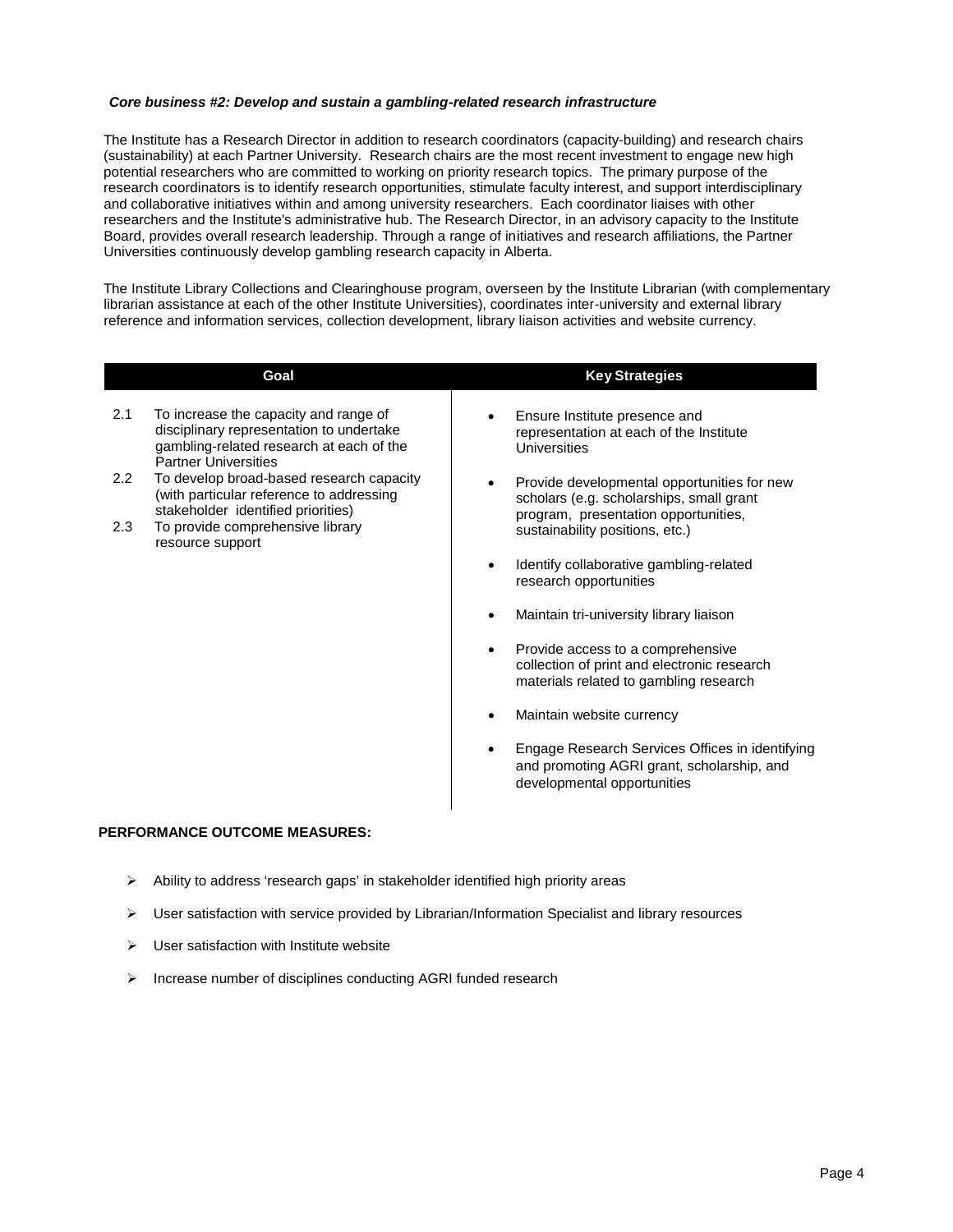#### *Core Business #3: Establish and encourage national and international gambling-related research linkages*

The Alberta Gambling Research Institute is committed to achieving national and international recognition for its role in building the knowledge base in gambling-related research.

|     | Goal                                                                                                                                              | <b>Key Strategies</b>                                                                                                                                                                                                                                                                                                                                                                                                                                                                                                                                                                                                                                                                                                            |
|-----|---------------------------------------------------------------------------------------------------------------------------------------------------|----------------------------------------------------------------------------------------------------------------------------------------------------------------------------------------------------------------------------------------------------------------------------------------------------------------------------------------------------------------------------------------------------------------------------------------------------------------------------------------------------------------------------------------------------------------------------------------------------------------------------------------------------------------------------------------------------------------------------------|
| 3.1 | To forge strong collaborative links with<br>national and international scholars and<br>organizations involved in gambling<br>research and studies | Engage the services of outstanding academic<br>peer reviewers from outside Alberta<br>Identify, initiate, and develop mutually<br>$\bullet$<br>beneficial national and international<br>collaborative research initiatives<br>Host regular gambling research conferences<br>and solicit stakeholder input on research topic<br>sharing priority<br>Present workshops on gambling-related<br>research<br>Participate in national and international<br>conferences to ensure Alberta-based<br>research is presented and the Institute<br>profile is promoted<br>Utilize the Research Director role to fulfill<br>the research objectives<br>Communicate role of Institute to<br>$\bullet$<br>stakeholders and general public about |
|     |                                                                                                                                                   | the contribution of sponsored research                                                                                                                                                                                                                                                                                                                                                                                                                                                                                                                                                                                                                                                                                           |
|     |                                                                                                                                                   |                                                                                                                                                                                                                                                                                                                                                                                                                                                                                                                                                                                                                                                                                                                                  |
|     |                                                                                                                                                   | Sponsor, organize, and support conferences,<br>symposia, and colloquia as forums for<br>communicating research                                                                                                                                                                                                                                                                                                                                                                                                                                                                                                                                                                                                                   |

#### **PERFORMANCE OUTCOME MEASURES:**

- International and inter-organizational groups undertaking collaborative opportunities with the Institute
- $\triangleright$  Percent of affiliates providing positive feedback on their involvement with the Institute
- $\triangleright$  Percent of researcher projects with joint funding by Institute as well as other granting agencies